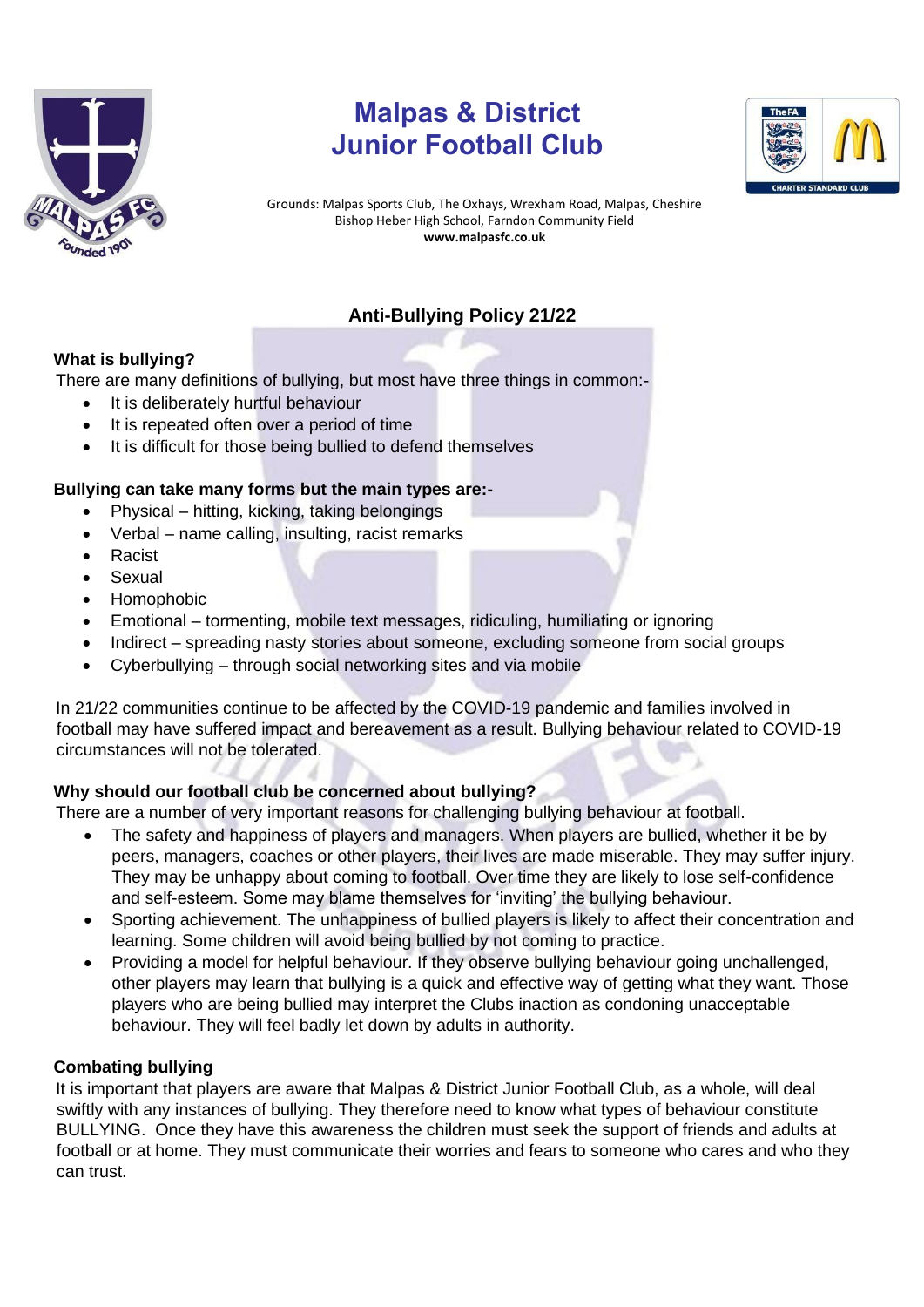## **A bully in football can be:**

- A parent who pushes too hard
- A coach/manager who has a "win at all costs" philosophy
- A child or young person intimidating each other
- An official who places unfair pressure on a child or young person

### **Raising Awareness**

Malpas & District Junior Football Club will talk openly about bullying and recognise that some form of bullying may exist.

The children will learn the importance of telling someone else if they feel threatened or bullied. They must be made aware that they can turn to anyone of the following people for help:-

- Parents or Carers
- Managers / Coaches
- Child Welfare Officer
- Child Protection Officer

Managers and Coaches will model and focus on appropriate behaviour during training sessions. Children will have the opportunity to discuss issues such as kindness, caring for others and treating others as we wish to be treated ourselves. By emphasising appropriate behaviour we would hope to diminish the occurrence of bullying at our Football Club.

# **Code of Conduct: Young Players**

#### **When playing football, I will:**

- Always follow all COVID-19 Safety Measures to keep myself and others safe.
- Undertake the COVID-19 Self-Assessment protocol before every session and inform my parent / manager of the outcome (in line with the COVID-19 Policy Traffic Light system).
- Always do my best, even if we're losing or the other team is stronger
- Play fairly I won't cheat, complain or waste time
- Never be rude to my team-mates, the other team, the referee, spectators or my coach/team manager
- Do what the referee tells me
- Congratulate and thank the other team and referee at the end of the game
- Listen to my coach/team manager and respect what he/she says
- Talk to someone I trust, for example my parents or the club welfare officer if I'm unhappy about anything at my club.
- Never post any harmful or discriminatory comments on social media or via other on-line platforms.

**I understand that if I do not follow the code, disciplinary action may be taken against me by Malpas & District Junior Football Club and the matter may be escalated to the Chester & District Invitational Junior Football League and/ or County FA.** 

#### **Code of Conduct: Spectators, Parents/Carers**

#### **I will:**

- Always follow all new COVID-19 Safety Measures to keep myself and others safe.
- Remain outside the field of play and behind the Designated Spectator Area (where provided)
- Refrain from standing behind or close to the goal
- Never engage in, or tolerate, offensive, insulting or abusive language or behaviour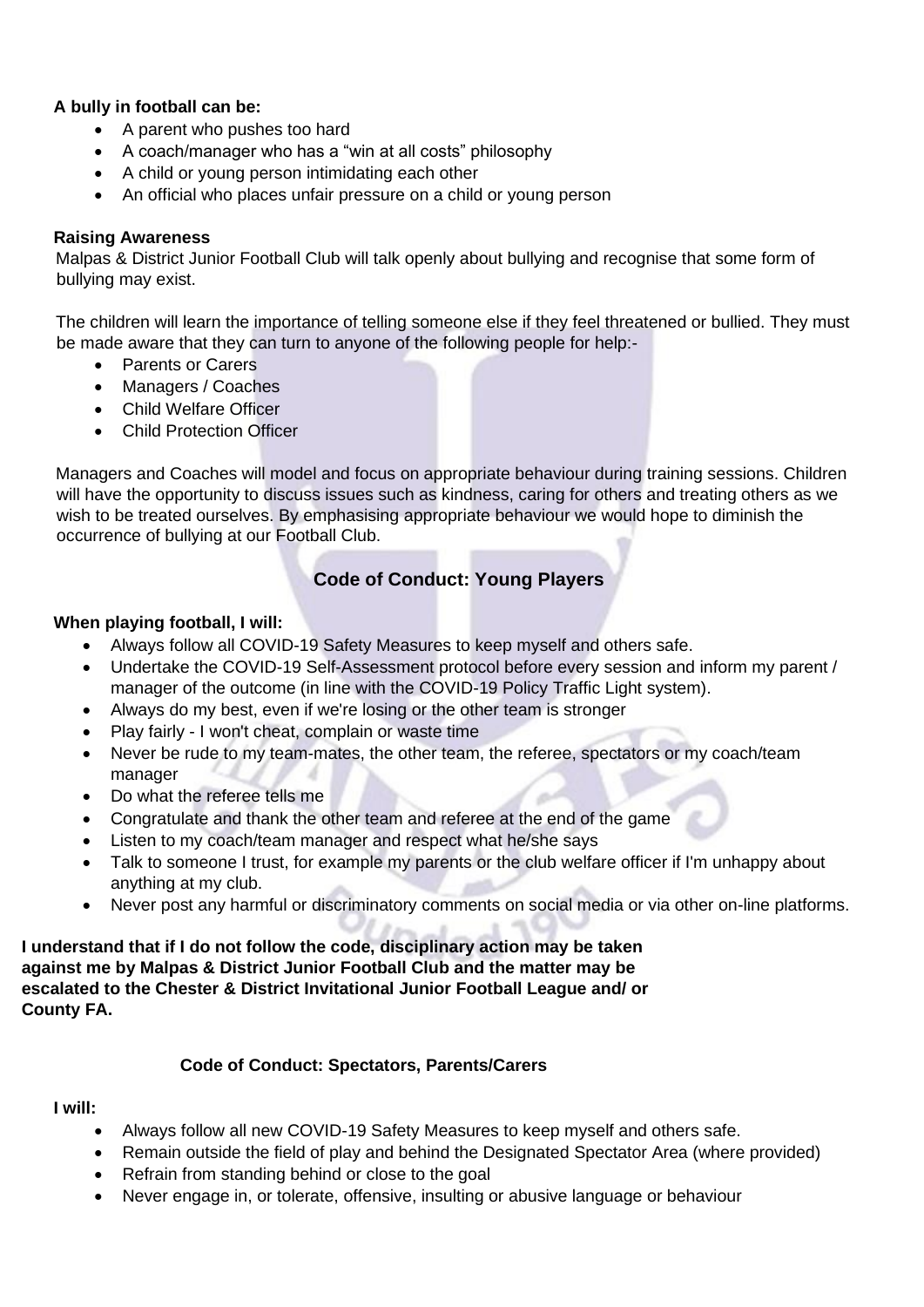- Always respect the match officials' decisions
- Applaud effort and good play as well as success
- Refrain from making inappropriate comments that bring players, coaches or other teams into disrepute via email, social media or other on-line platform.
- Avoid posting photos of other players and / or reporting match results on social media.

## **In addition, when attending youth games I will:**

- Remember that children play for FUN
- Let the coaches do their job and not confuse the players by telling them what to do
- Encourage the players to respect the opposition and match officials
- Never criticise a player for making a mistake mistakes are part of learning

**I understand that if I do not follow the code, disciplinary action may be taken against me by Malpas & District Junior Football Club and the matter may be escalated to the Chester & District Invitational Junior Football League and/ or County FA.** 

# **Code of Conduct: Managers/Coaches**

- Always follow all new COVID-19 Safety Measures to keep myself and others safe.
- Undertake the COVID-19 Self-Assessment protocol before every session (in line with the COVID-19 Policy Traffic Light system).
- Must respect the rights' dignity and worth of each and every person and treat each equally within the context of the sport
- Must place the well being and safety of each player above all other considerations, including the development of performance
- Must adhere to all guidelines laid down within the Constitution and the Rules of The Football Association
- Must develop an appropriate working relationship with each player based on mutual trust and respect
- Must not exert undue influence to obtain personal benefit or reward
- Must encourage and guide players to accept responsibility for their own behavior and performance
- Must ensure that the activities they direct or advocate is appropriate for the age, maturity, experience and ability of players
- Should, at the outset, clarify with the player (and, where appropriate, their parents) exactly what is expected of them and also what they are entitled to expect from their coach
- Must co-operate fully with other specialists (e.g. other coaches, officials, sports scientists, doctors, physiotherapists) in the best interests of the player
- Must always promote the appropriate Code of Conduct and positive aspects of the sport (e.g. fair play) to players, parents and spectators alike. Never condone violations of the Laws of the Game, behaviour contrary to the spirit of the Laws of the Game or relevant rule and regulations or the use of the prohibited substances or techniques
- Must consistently display high standards of behaviour and experience and be a role model for players, parents and spectators
- Must adhere to all Malpas Junior Football Club policies which have been agreed in committee meetings

**I understand that if I do not follow the code, disciplinary action may be taken against me by Malpas & District Junior Football Club and the matter may be escalated to the Chester & District Invitational Junior Football League and/ or County FA.**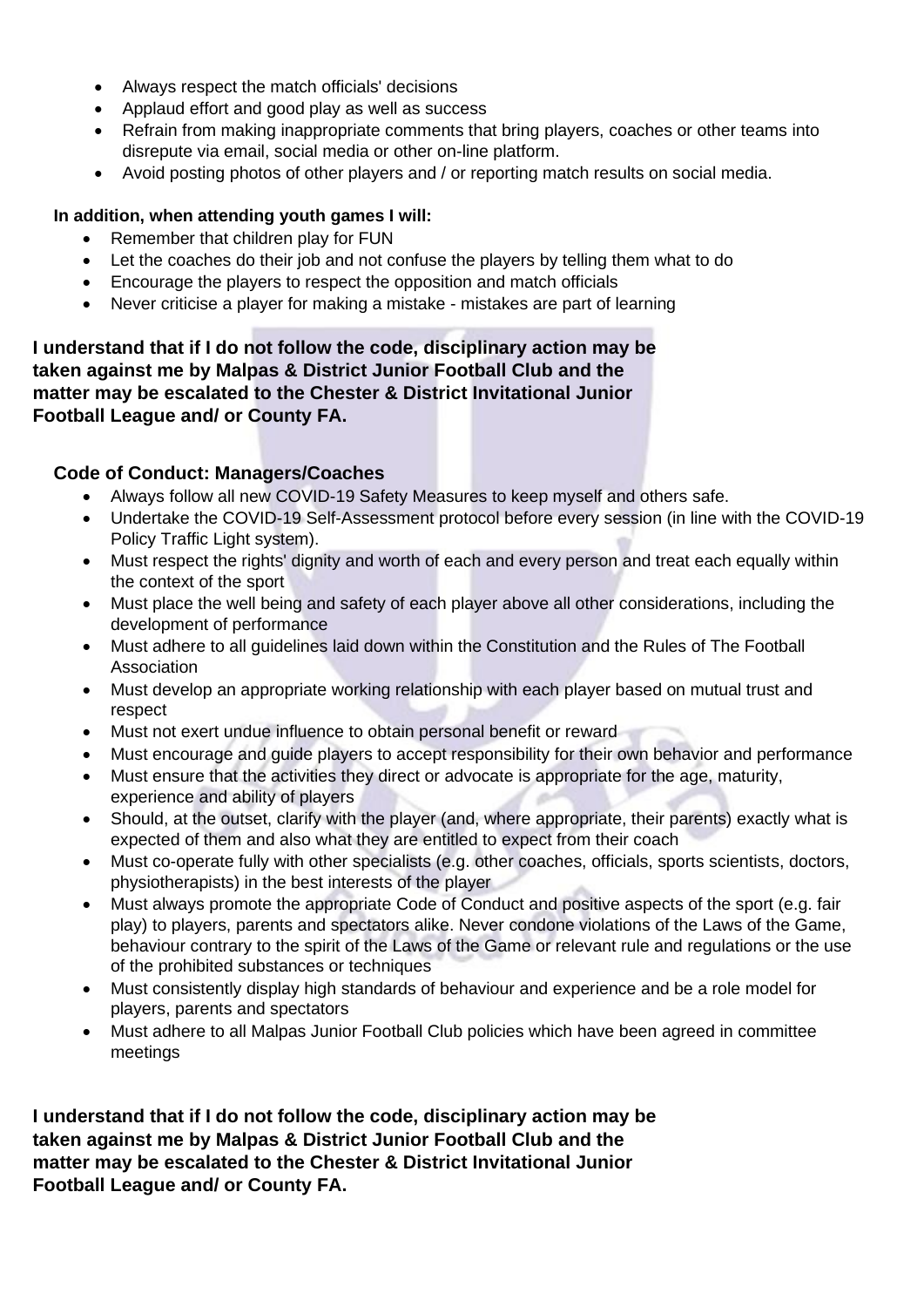#### **Response to Bullying**

It is important that all aspects of bullying or suspected bullying are dealt with immediately. No adult at our Football Club should dismiss claims of bullying without first investigating their validity. This can be time consuming but is vital because this type of inappropriate behaviour needs to be prevented at the earliest opportunity.

Obviously, there will be instances when the claims are invalid, however all cases must be dealt with quickly and fairly.

#### **Signs and Indicators – (taken from The FA Safeguarding Children and Young People in Football, Child Protection Policy, Procedures and Implementation Guidance for Grassroots Football)**

#### Signs and indicators

A child may indicate by signs or behaviour that he or she is being bullied. Adults should be aware of these possible signs and that they should investigate if a child:

- says he or she is being bullied
- is unwilling to go to club sessions
- becomes withdrawn anxious, or lacking in confidence
- feels ill before training sessions
- comes home with clothes torn or training equipment damaged
- has possessions go 'missing'
- asks for money or starts stealing money (to pay the bully)
- has unexplained cuts or bruises
- is frightened to say what's wrong
- gives improbable excuses for any of the above.

#### In more extreme cases:

- starts stammering
- cries themselves to sleep at night or has nightmares
- becomes aggressive, disruptive or unreasonable
- is bullying other children or siblings
- stops eating
- attempts or threatens suicide or runs away.

These signs and behaviours may indicate other problems, but bullying should be considered a possibility and should be investigated.

#### **What should happen to those children who bully? – Procedures and Club action**

Those children, Managers or Coaches who bully will be made aware that their behaviour is unacceptable and that Malpas & District Junior Football Club holds a zero tolerance attitude to bulling. The children will be made aware that their parents will be informed if the behaviour persists or is of an aggressive nature and the child will be asked to leave the club. A report will be written and a decision may be made that the manager is asked to leave the club.

This policy has been read and agreed by all managers within Malpas & District Junior Football Club

Signed ………..……Andrew Harradine…… Chairman ……………….…… Hannah Adamson … .Club Welfare Officer

Agreed Date: 1st September 2021